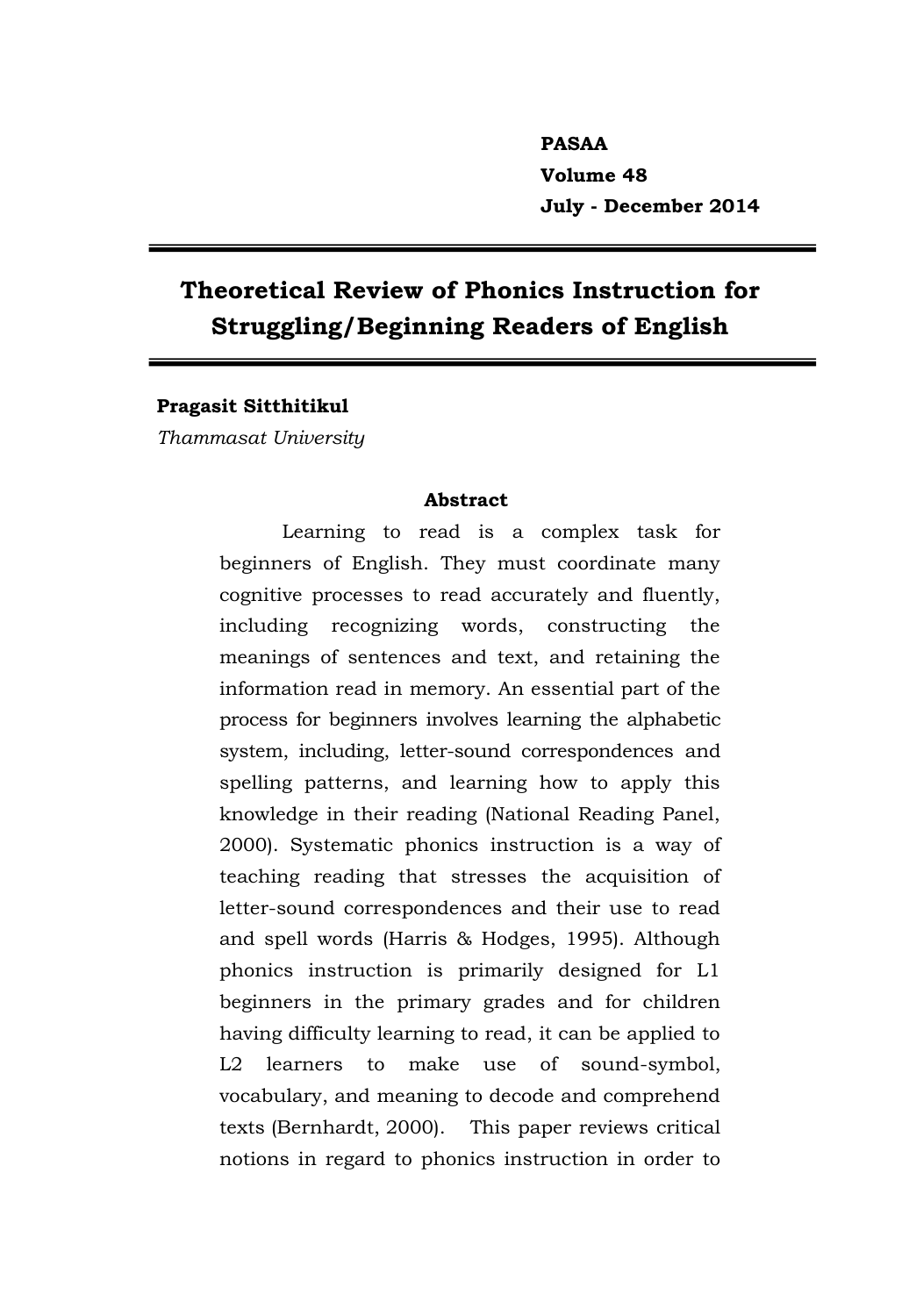provide sufficient background information for those new in this topic. Some useful pedagogical instructions are also presented, which could be applied to L2 learners.

**Keywords:** phonics instruction, struggling/beginning readers, phonemic awareness, phonological awareness

## **Theoretical Basis**

The recent years' acrimonious debate about beginning reading instruction, especially at the first-grade level, is consistent with a half century of dispute about what works best in developing young readers (Adams, 1990; Chall, 1967). Much of the current first grade debate has been between those who favor explicit instruction of beginning reading skills, especially the teaching of phonics, and those who favor an approach playing down systematic instruction in favor of immersion in literacy tasks, the whole language philosophy. Those who favor a skills instruction emphasis can point out to demonstrations in true experiments that intense teaching of decoding skills to children experiencing difficulties with word recognition increases their performance on standardized measures of word recognition or reading. In education, particularly, in the teaching of reading over the years, the choice of instruction methods has been heavily influenced by many factors, not only teachers' own frontline experiences about what works, but also politics, economics, and the popular wisdom of the day (National Reading Panel, 2000). Meanwhile, substantial scientific evidence has accumulated purporting to shed light on reading acquisition processes and effective instructional approaches (Adams, 1990; Snow, Burns, & Griffin, 1998).

Today, phonics instruction receives much attention when educators discuss the ingredients of effective programs to teach children to read. Research of more than two decades has affirmed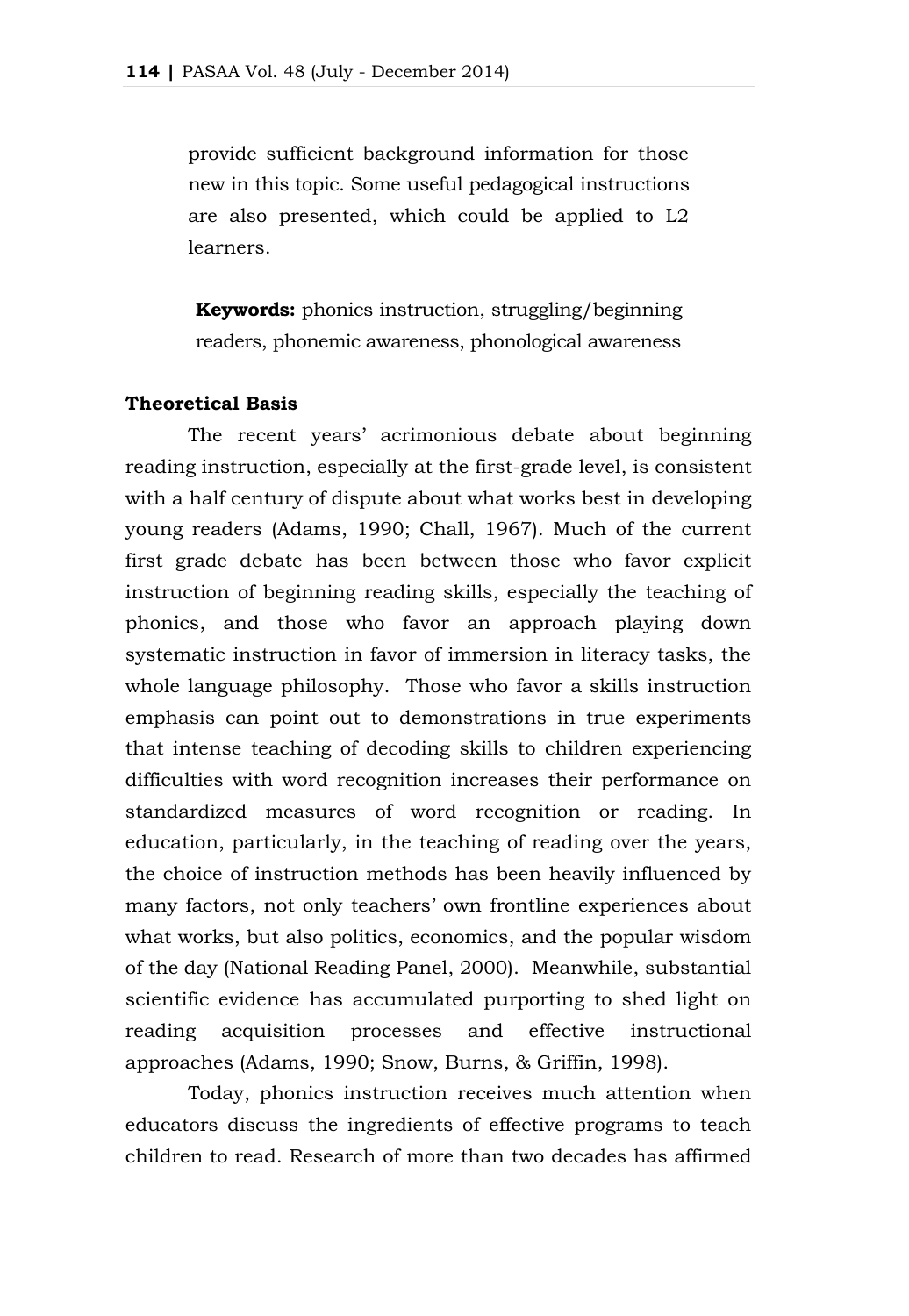the importance of phonological awareness and its relation to reading acquisition. Reviews of the literature (Hurford, Darrow, Edwards, Howerton, Mote, Schauf, & Coffey, 1993) indicated that the presence of phonological awareness is a hallmark characteristic of good readers while its absence is a consistent characteristic of poor readers. In short, difficulties with awareness, coding, and retrieval of verbal sounds have powerful and long-reaching effects in reading. However, the most encouraging lines of research give strong evidence that significant gains in phonological awareness can be achieved with teaching and that the gains in phonological awareness directly affect the ease of reading acquisition and subsequent reading achievement (Smith, Simmons, & Kameenui, 1998).

It is thus important and interesting to review phonics instruction so that reading teachers will learn more out of it and determine whether this instruction lives up to these claims. From this article, readers will identify circumstances that govern its effectiveness to base the information as a stepping stone to extend it for possible future research projects. Moreover, there are additional reasons why phonics instruction is selected for review in this project. Many studies investigating the effectiveness of phonemic awareness instruction have contributed to this body of evidence. Proponents believe that this research holds promise of placing reading instruction on a more solid footing and ending the periodic upheavals and overhauls of reading instructional practices (National Reading Panel, 2000). According to the report of the National Reading Panel (2000), correlational studies have identified phonemic awareness and letter knowledge as the two best school-entry predictors of how well children will learn to read during their first 2 years in school. This evidence suggests the potential instructional importance of teaching phonemic awareness to children. In addition, many experimental studies have evaluated the effectiveness of phonemic awareness instruction in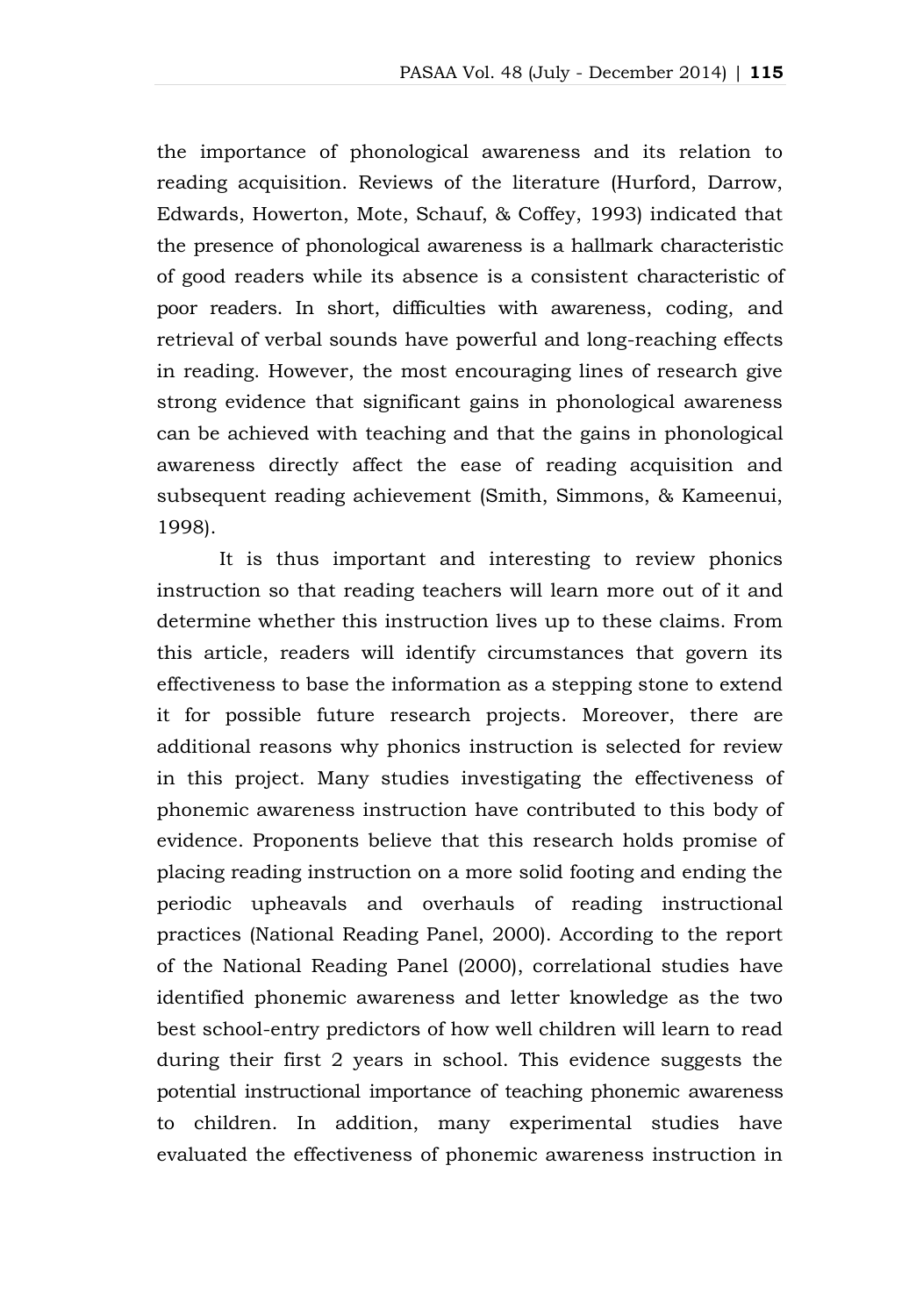facilitating reading acquisition. Results are claimed to be positive and to provide a scientific basis documenting the efficacy of phonemic instruction (National Reading Panel, 2000). Although these studies are basically related to reading in L1, prior research shows that when L1 and L2 learners learn a second language, they use similar strategies when they read (Gass, & Selinker, 2001). To illustrate, they appear to make use of sound-symbol, vocabulary, meaning, language structure and background and textual knowledge to decode and comprehend texts (Bernhardt, 2000).

The above information describes the broad concept of the evolution of phonics instruction. However, more details of the theoretical basis of the technique will also be discussed throughout this report.

## **Definitions of Important Terms**

#### **Phonics**

Phonics has been called one among many cues used in reading (e.g., Dahl, Sharer, Lawson, & Grogran, 1999). It refers to instructional practices that emphasize how spellings are related to speech sounds in systematic ways (Snow, Burns, & Griffin, 1998). By this definition, phonics instruction is found in many different types of reading programs (Routman, 1998). Stahl (2001) defines phonics instruction as any approach in which the teacher does/says something to help children learn how to decode words. This may involve teaching sound-symbol correspondences directly, having children manipulate sounds in written words through spelling tasks, pointing out patterns in similarly spelled words, or anything else which helps children learn about orthographic patterns in written language. Common forms of phonics instruction in the 1960s included synthetic phonics instruction, analytic instruction, and "linguistic" readers (Aukerman, 1981). By the 1990s, there were new approaches to phonics instruction,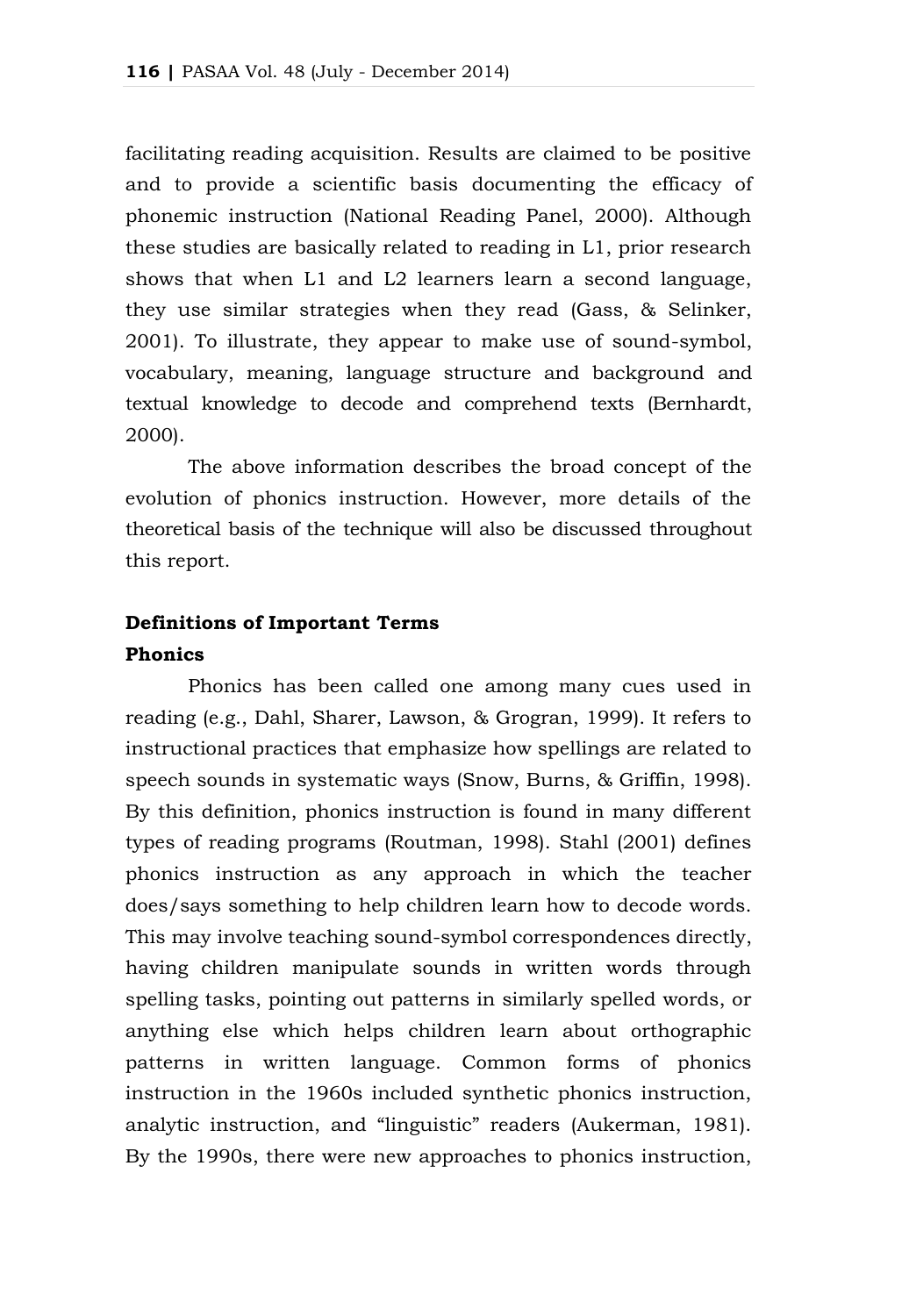based on constructivist principles. These approaches—spellingbased approaches such as Making Words (Cunningham & Cunningham , 1998) or Word Study (Bear, Templeton, Invernizzi, & Johnston, 1996), embedded phonics approaches (Hiebert, Colt, Catto, & Gary, 1992), and compare/contrast or analogy-based approaches—all involved children in active construction of knowledge about orthographic patterns.

## **Phonemes/ Phonemic Awareness**

According to the National Reading Panel (2000), phonemes are the smallest units constituting spoken language. English consists of about 41 phonemes. Phonemes combine to form syllables and words. A few words have only one phoneme, such as a or oh. Most words consist of a blend of phonemes, such as go with two phonemes, or check with three phonemes, or stop with four phonemes. Phonemes are different from graphemes, which are units of written language and which represent phonemes in the spellings of words. Graphemes may consist of one letter, for example, P, T, K, A, N, or multiple letters, CH, SH, -CK, EA, -IGH, each symbolizing one phoneme.

Snow, Burns, and Griffin (1998) define phonemes as the speech phonological units that make a difference to meaning. Thus, the spoken word <u>rope</u> is comprised of three phonemes:  $/r/$ , /o/, and /p/. It differs by only one phoneme from each of the spoken words, soap, rode, and rip.

Phonemic awareness refers to the ability to focus on and manipulate phonemes in spoken words. Phonemic awareness is the insight that every spoken word can be conceived as a sequence of phonemes. Because phonemes are the units of sound that are represented by the letters of an alphabet, an awareness of phonemes is key to understanding the logic of the alphabetic principle and thus to the learnability of phonics and spelling (Snow, Burns, & Griffin,1998).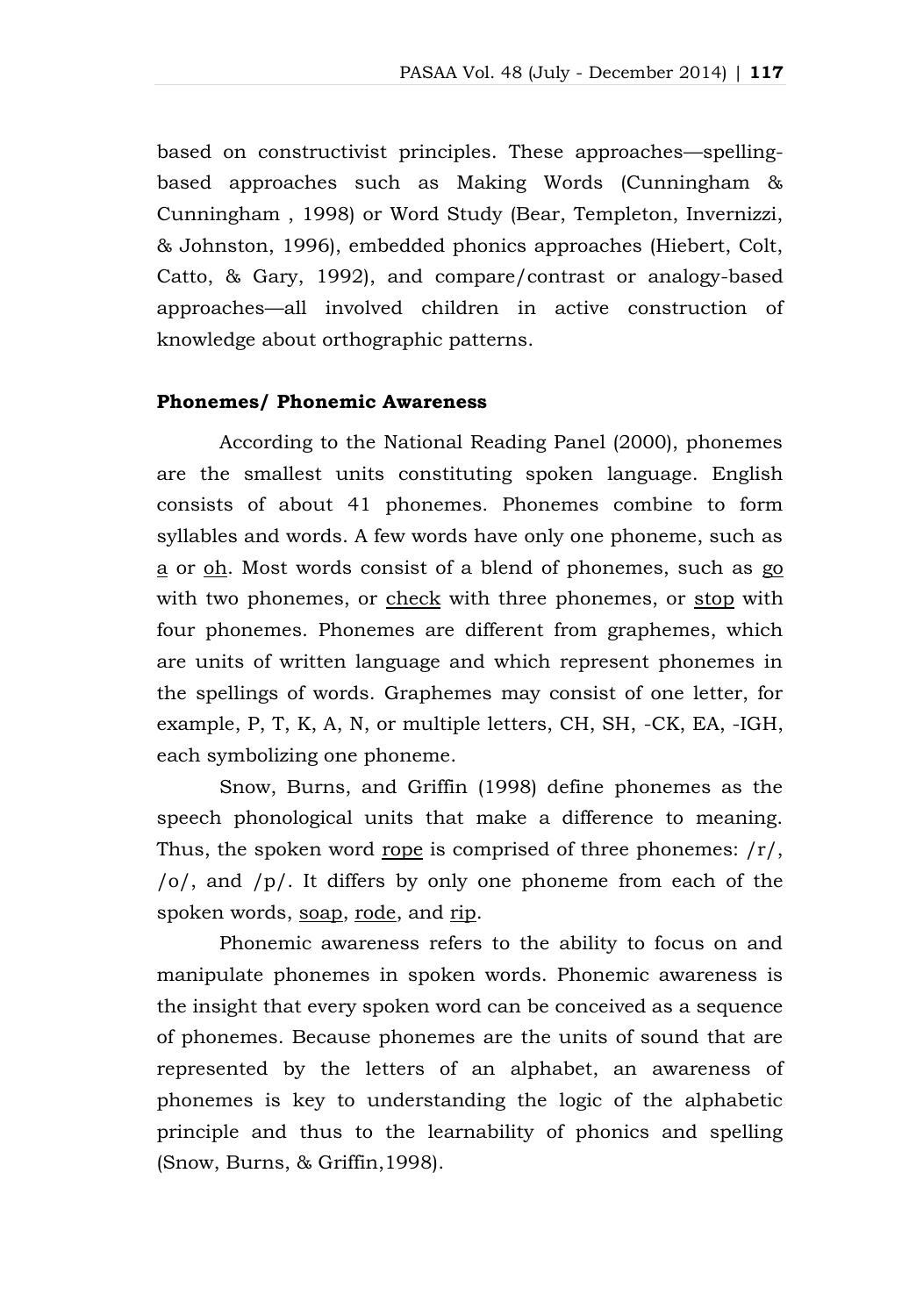### **Phonology/ Phonological Awareness**

Snow, Burns, and Griffin (1998) define the terms phonology and phonological awareness as follows:

The term phonology or phonological refers to the sound structure of speech and, in particular, to the perception, representation, and production of speech sounds. As such, the phonological aspects of language include its prosodic dimensions intonation, stress, and timing—as well as its articulatory units, including words, syllables, and phonemes. Phonological awareness is the ability to attend explicitly to the phonological structure of spoken words, rather than just to their meanings and syntactic roles. This metalinguistic skill involves treating language as the object of thought, rather than merely using language for communication. Phonological awareness is a more inclusive term than phonemic awareness and refers to the general ability to attend to the sounds of language as distinct from its meaning.

#### **Phonics Instruction with Special Needs Students**

There have been a lot of studies on phonics instruction since 1967. However, not much research was conducted with students with special needs. The data presented in this article cover only the major findings of the research over 50 years to show how little change there has been in research in this area (Stahl, 2001). The following inquiries will illustrate how little has been changed in research in this area. For instance, the experimental study conducted by Foorman, Fletcher, Francis, Schatschneider, and Mehta (1998), contrasted the effects of four different beginning reading programs with first and second-grade struggling readers eligible for Title 1 services. The first treatment, direct code, involved direct synthetic phonics instruction combined with practice in decodable texts. Instruction involved direct teaching of letter sounds, blending instruction, and practice using small storybooks containing a high percentage of decodable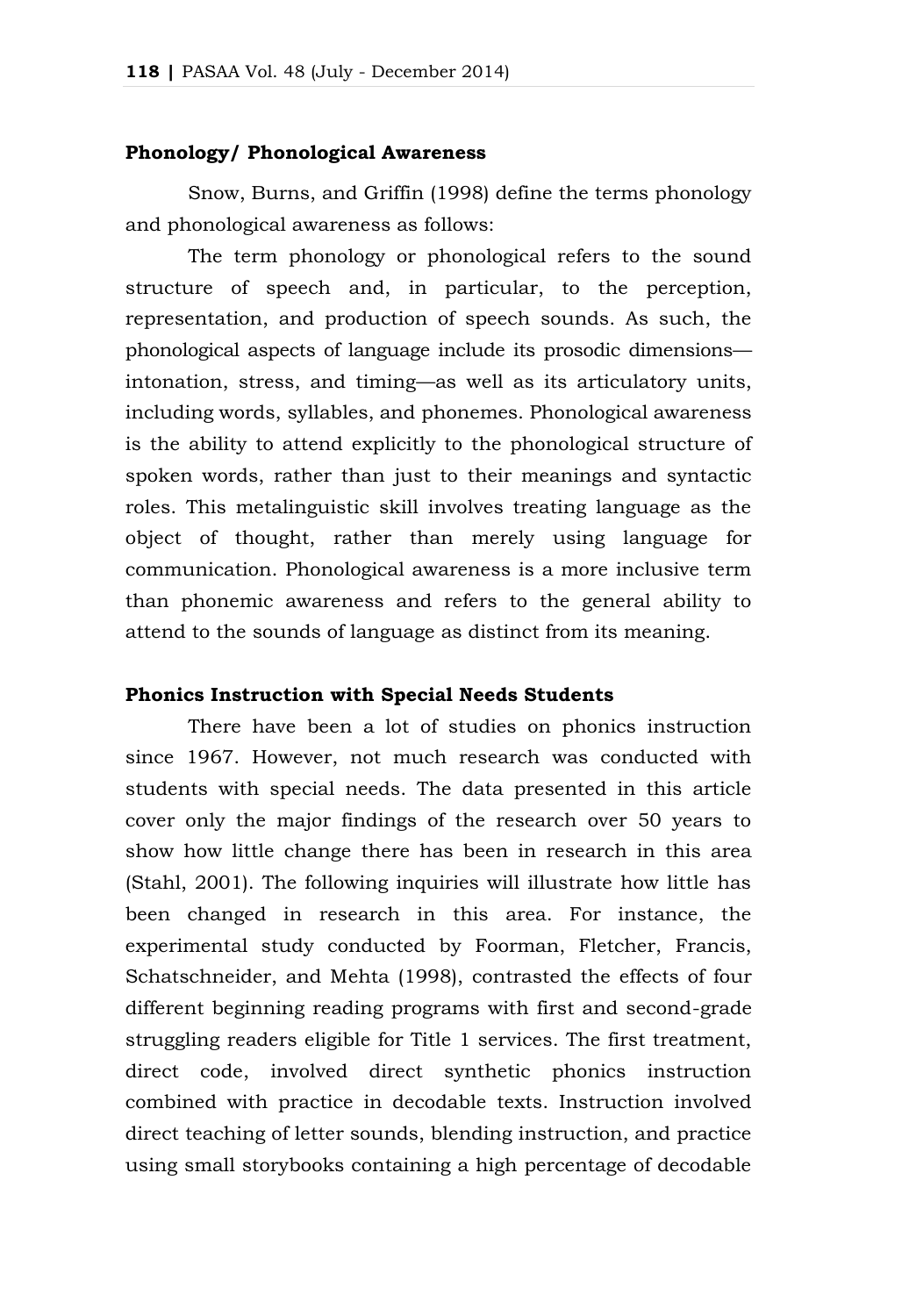words. The second treatment, embedded code, was based on Hiebert, Colt, Catto, and Gary's (1992) program involving teaching of a set of phonograms matched to practice in predictable trade books. They found that the direct code approach was clearly superior to the other approaches in measures of phonological awareness and decoding.

The Foorman, Fletcher, Francis, Schatschneider, and Mehta (1998) study was not the only large-scale study during this period supporting the importance of early and systematic phonics instruction. Studies in the United States (Vellutino & Scanlon, 1988; Vellutino, Scanlon, Sipay, & Small, 1996), in Great Britain (Johnston & Watson, 1997), and in Ontario (Sumbler & Willows, 1998) have all examined the effects of synthetic phonics instruction with large numbers of children. The National Reading Panel (2000) reviewed a large corpus of studies using metaanalytic techniques. Studies were selected by a carefully conscribed set of criteria, limiting review to research that was quantitative and published in peer-reviewed journals. They found the following:

- Phonics instruction produced significant effects on measures of achievement. These effects were most pronounced on measures of decoding and reading nonsense words, and less so on measures of oral reading and reading comprehension. However, significant effects were found on measures of comprehension as well as isolated word reading.
- Phonics instruction was more effective in kindergarten and first grade than in the upper grades.
- Phonics instruction was effective for struggling readers in the early grades, but did not produce significant effects for older children with reading problems.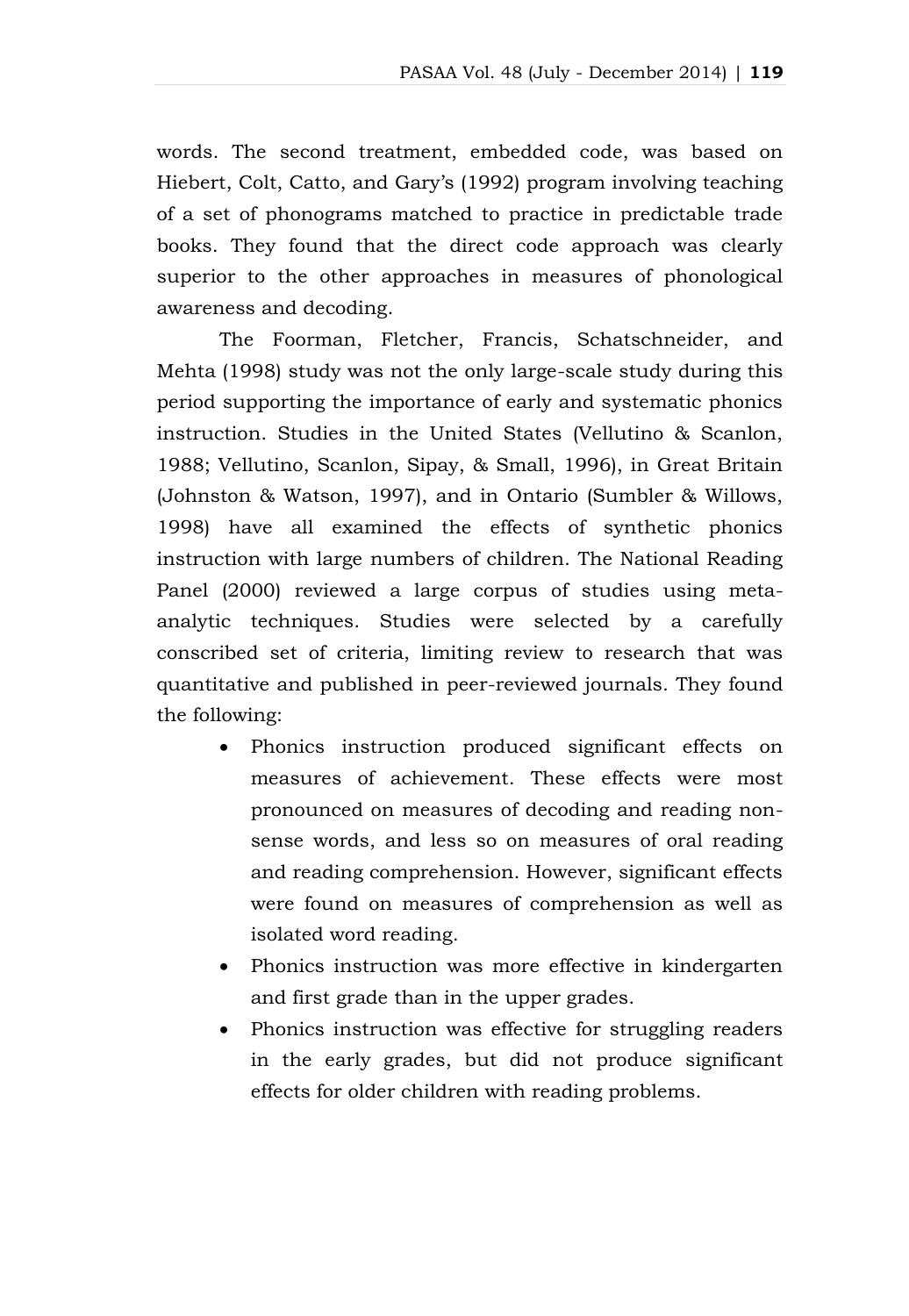There were no significant differences between different approaches to teaching phonics—synthetic, phonogrambased, or eclectic.

Stahl (2001) suggests that the links between the child's development of spoken language and the child's subsequent development of literacy are becoming increasingly well understood. In particular, the child's phonological development—the progression in representing in the brain the speech units that make up different words—is now recognized to play a causal role in the acquisition of literacy. Stahl further concludes that the child's awareness of the phonology of his or her language is one of the most important predictors of that child's progress in learning to read and to spell.

For students with learning disabilities, phonics instruction procedures are intended to make learning to read easier by breaking complex tasks into their component skills, teaching these components, and demonstrating to students how these are combined. This simplification of complex tasks is particularly important for instructionally naïve students, but can also accelerate the learning of instructionally sophisticated students if used appropriately. It also advocates look to improvements in teaching methodology. There are three critical components of phonics instruction—organization of instruction, program design, and teacher preparation techniques.

#### **Phonics Instruction: Strengths and Limitations**

What is the best way to teach children to read? This debating question has been a critical issue because there is clearly a need for drastic improvement in the way schools do this essential job. Phonics approach is a recommended instruction that I believe can help children to learn to read effectively. There are many reasons to support why phonics instruction is essential.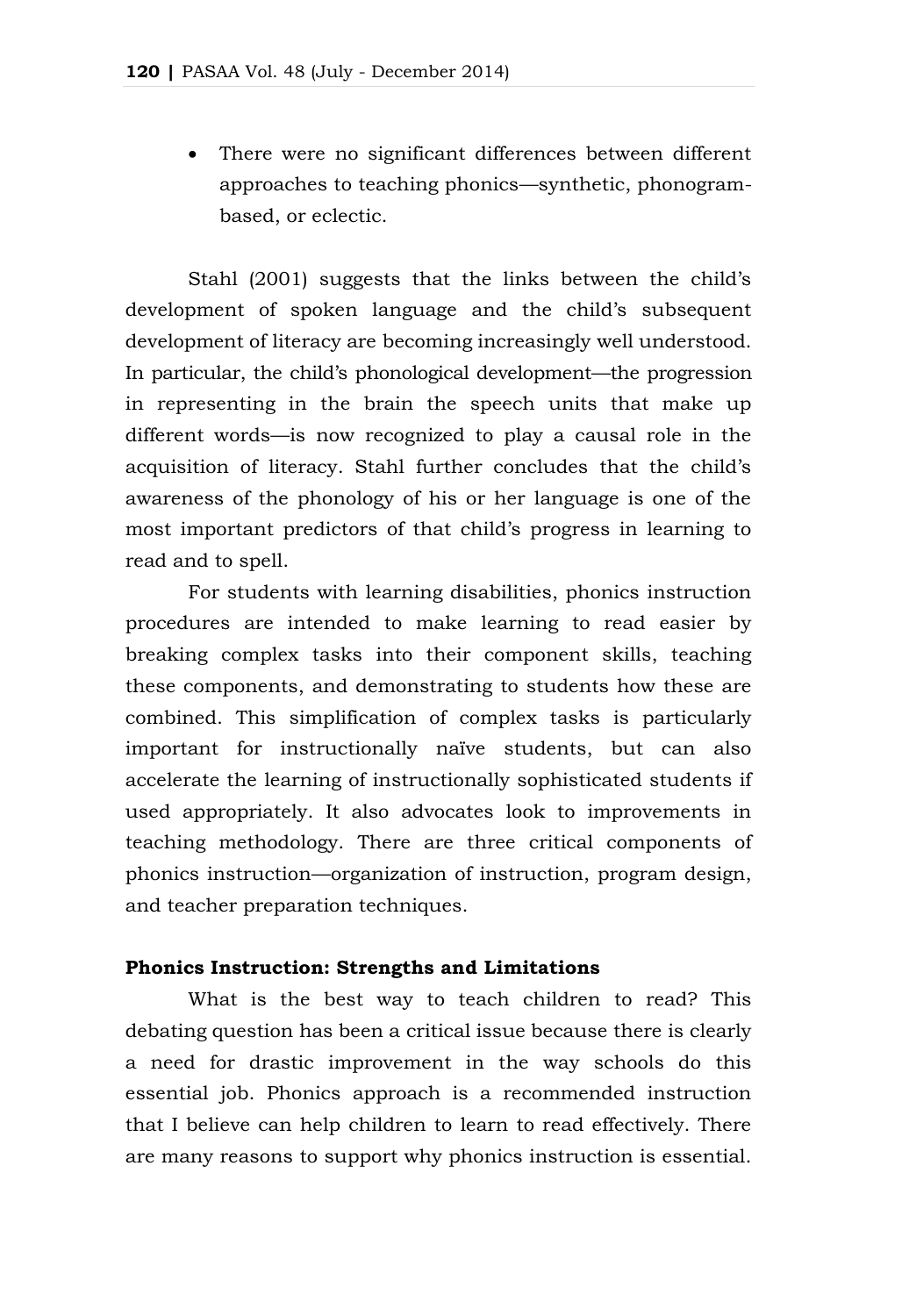In 1950's, in Rudolf Flesch's best-selling book *Why Johnny Can't Read*, Flesch concluded that reading programs that include systematic, intensive phonics instruction work better than those that do not. Let's examine what Flesch wrote in a letter to his daughter in 1955, after teaching his grandson to read:

*"Since I started to work with Johnny, I have looked into this whole reading business. I worked my way through a mountain of books and articles on the subject, I talked to dozens of people, and I spent many hours in classrooms, watching what was going on. What I found is absolutely fantastic. The teaching of reading – all over the United States, in all the schools, in all the textbooks, -- is totally wrong and flies in the face of all logic and common sense. Johnny couldn't read until half a year ago for the simple reason that nobody ever showed him how."* 

One major argument claimed by Flesch is that when children learn the mechanics of reading, and when they are through, they can read, look, and say words differently. If they are taught to read before they have learned the mechanics—the sounds of the letters, it is like learning to drive by starting your car and driving ahead. What Flesch meant above is that we should teach children to read by first learning the alphabet, then the sounds of each letter, how they blend into syllables, and how those syllables make up words. By this method, they are taught that English spelling is logical and systematic, and that to become a fluent reader it is necessary to master the alphabetic code in which English words are written, to the point where the code is used automatically with little conscious thought given to it. Once a child learns the mechanics of the codes, attention can be turned to more advanced content. It seldom occurs to teachers to give children word lists to read, or to make beginning readers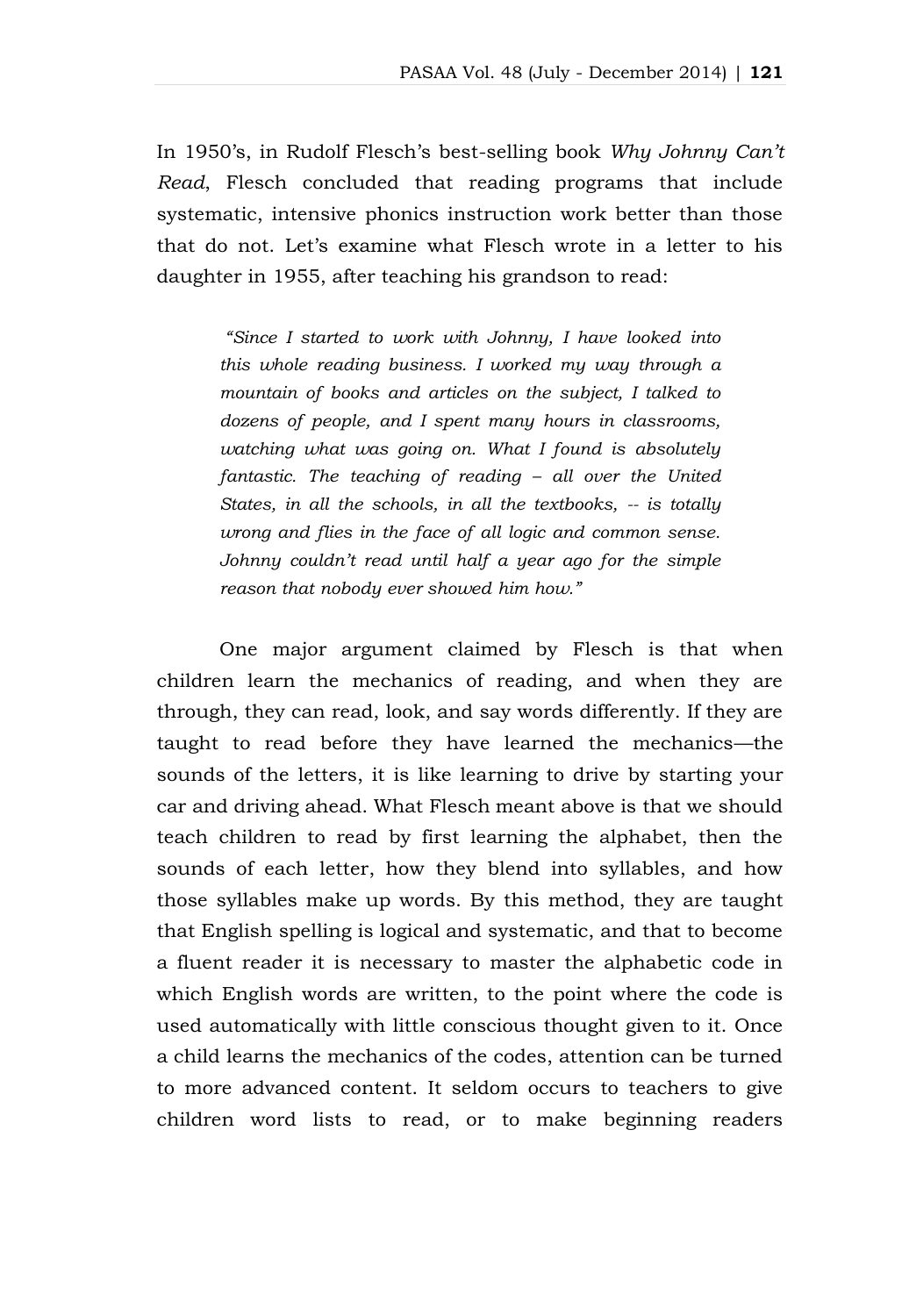memorize whole words before learning the components of those words.

The phonics approach tends to build up the solid foundation of the sound system in English for beginning learners to internalize. By this method, children will develop their own literacy abilities by applying it to construct meaningful literacy knowledge by their own. This approach subsequently supports children to learn a language systematically from the smallest part to the whole. In other words, phonics approach believes that children will be able to read effectively if they can master the mechanical skills of the sound system of the English language, and use that knowledge to construct meaning from the print.

However, phonics instruction is limited in that it does not support children to expose to interesting reading and writing at the expense of systematically teaching specific reading and writing skills. In other words, it does not encourage young children to recite along with the teachers as the teachers read aloud from entertaining big-print books. Students may lack motivation and attention to read and write so teachers must be aware of this weakness and try to make the instruction more stimulating. By nature, children need both direct skills instruction and exposure to interesting reading. Although understanding letter-sound correspondence is indispensable to skilled reading, effective instruction should also offer a supportive and tolerant atmosphere to learn to read. In addition, some people might argue that sounding out words is too cumbersome for human mind to process every letter of every word; as a consequence, phonics alone is not sufficient to promote strong reading skills. This is because in reality, learning to read and write takes place within a social and political context (Gass & Selinker, 2001). To clarify, in addition to the cognitive and linguistic factors, there are social, cultural, identity, and political concerns that affect the language literacy development (Hakuta, 1990). When considering how to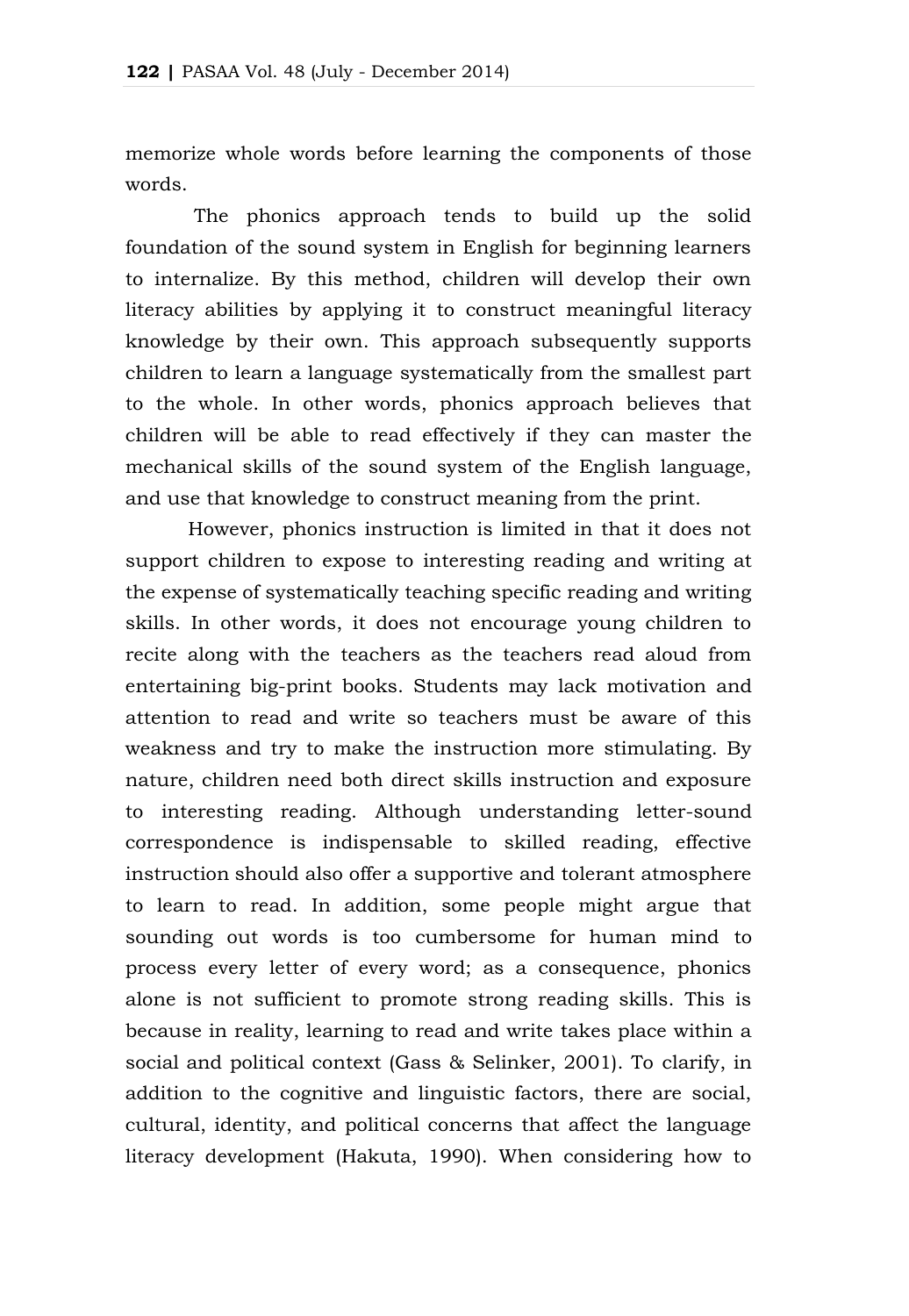deal with classroom issues of ethnicity, culture, gender, and other differences among students, "teachers must create an environment that ensures that all learners see people from their identity group reflected positively in the instructional materials, pictures, books, and videos used in the classroom and throughout the school" (Vogt & Shearer, 2003, p. 118). These factors have powerful effects on self-esteem and motivation that affect the literacy development (Vogt & Shearer, 2003).

## **The Author**

**Pragasit Sitthitikul** is Assistant Professor from the Language Institute, Thammasat University in Bangkok, Thailand. He earned a doctorate in Language and Literacy Studies, with a concentration in second-language reading processes, at the University of Illinois at Urbana-Champaign, USA. His areas of interest include Second Language Literacy, and Cognitive and Sociocultural Factors in Second Language Learning. He can be reached at [pragasit@gmail.com.](mailto:pragasit@gmail.com)

## **References**

- Adams, M. J. (1990). *Beginning to read: Thinking and learning about print.* Cambridge, MA: MIT Press.
- Aukerman, R. C. (1981). *The basal reader approach to reading*. New York: Wiley.
- Bernhardt, E. B. (2000). Second-language reading as a case study of reading scholarship in the 20th century. In M. L. Kamil, P. B. Mosenthal, P. D. Pearson, & R. Barr (Eds.), *Handbook of reading research* (Vol. 3, pp. 791-811). Mahwah, NJ: Lawrence Erlbaum.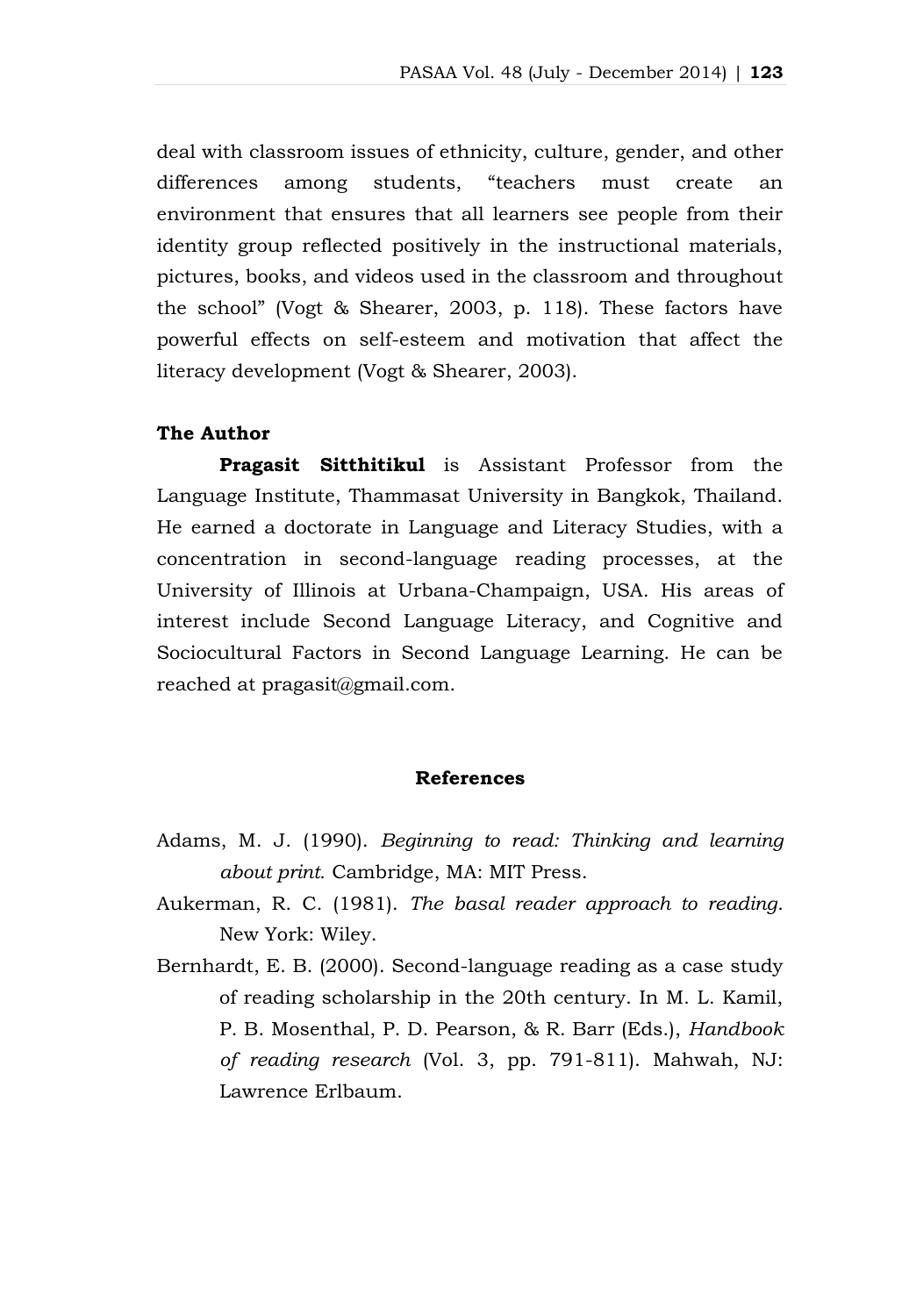- Bear, D. R., Templeton, S., Invernizzi, M., & Johnston, F. (1996). *Words their way: Word study for phonics, vocabulary and spelling instruction*. Upper Saddle River, NJ: Merrill.
- Chall, J. S. (1967). *The academic achievement challenge: What really works in the classroom*. New York: Guilford Press.
- Cunningham, P. M., & Cunningham, J. W. (1998). Making words: Enhancing the invented spelling-decoding connection. *The reading Teacher, 46*, 106-115.
- Dahl, K. L., Sharer, P. L., Lawson, L. L., & Grogran, P. R. (1999). Phonics instruction and student achievement in whole language first-grade classrooms. *Reading Research Quarterly, 34*, 312-341.
- Flesch, R. (1955). A new readability yardstick. *Journal of Applied Psychology*, *32*, 221–233.
- Foorman, B. R., Fletcher, J. M., Francis, D. J., Schatschneider, C., & Mehta, P. (1998). The role of instruction in learning to read: Preventing reading failure in at-risk children. *Journal of Educational Psychology, 90*, 37-55.
- Gass, S. M., & Selinker, L. (2001). *Second language acquisition: An introductory course*. Mahwah, NJ: Lawrence Erlbaum Associates.
- Hakuta, K. (1990). *Bilingualism and bilingual education: A research perspective*. Washington, DC: National Clearinghouse on Bilingual Education.
- Harris, T., & Hodges, R. (Eds.). (1995). *The literacy dictionary*. Newark, DE: International Reading Association.
- Hiebert , E., Colt, J. M., Catto, S. L., & Gary, E. C. (1992). Reading and writing of first-grade students in a restructured Chapter 1 program. *American Educational Research Journal, 29*(3), 545- 572.
- Hurford, D. P., Darrow, L. J., Edwards, T. L., Howerton, C. J., Mote, C. R., Schauf, J. D., & Coffey, P. (1993). An examination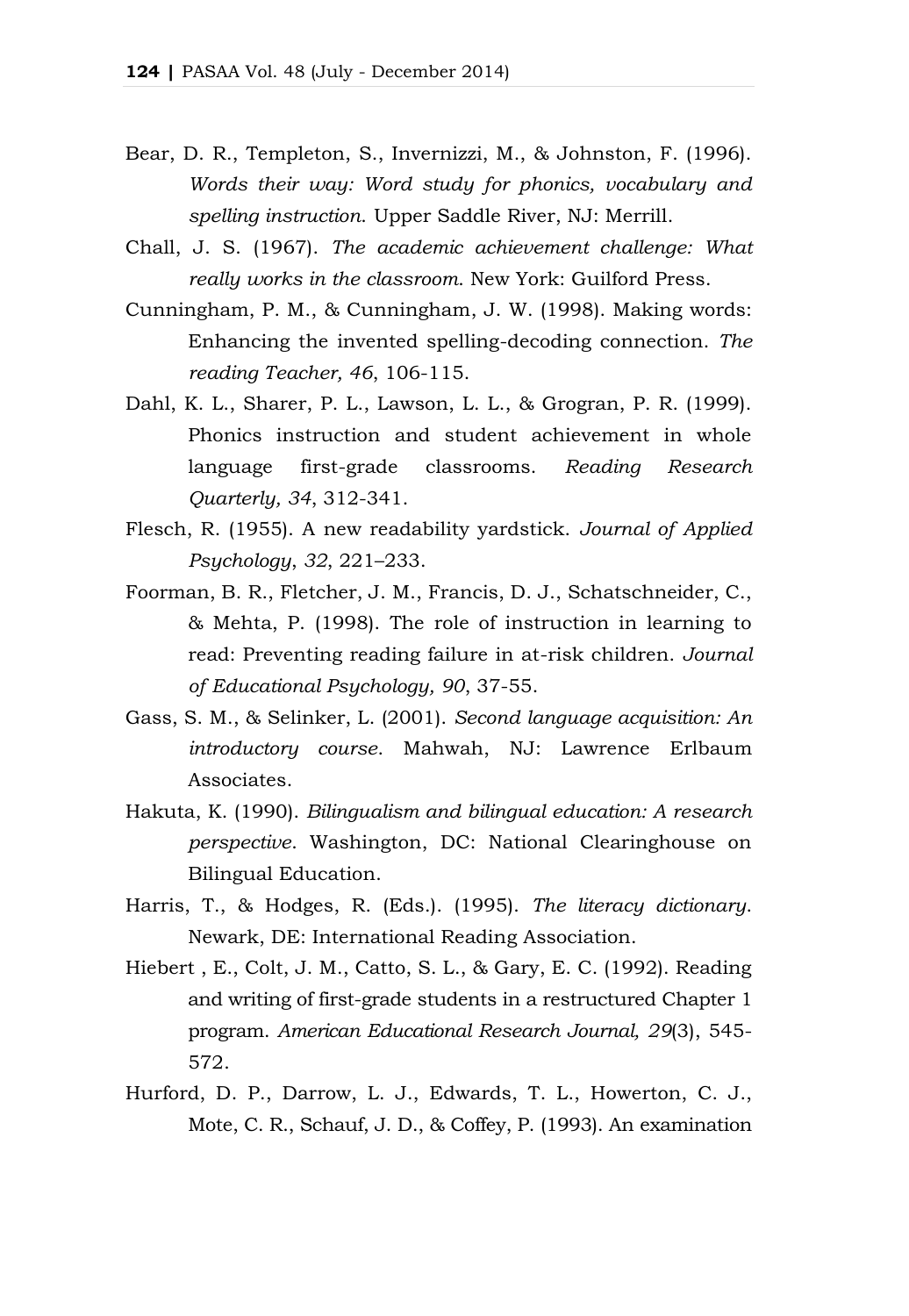of phonemic processing abilities in children during their firstgrade year. *Journal of Learning Disabilities, 26*(3), 167-177.

- Johnston, R. S., & Watson, J. (1997). Developing reading, spelling, and phonemic awareness skills in primary school children. *Reading, 31*(2), 37-40.
- National Reading Panel (2000). *Teaching children to read: An evidence-based assessment of the scientific research literature on reading and its implications for reading instruction: Reports of the subgroups*. Washington DC: National Institute of Child Health and Development [\(www.nationalreadingpanel.](http://www.nationalreadingpanel/) org).
- Routman, R. (1998). *Literacy at the crossroads*. Portsmouth, NH: Heinemann.
- Smith, S. B., Simmons, D. C., & Kameenui, E. J. (1998). Phonological awareness: Research bases. In D. C. Simmons, & E. J. Kameenui (Eds.), *What reading research tells us about children with diverse learning needs: bases and basics* (pp. 61-122). Mahwah: Lawrence Erlbaum Associates.
- Snow, C. E., Burns, S. M., Griffin, P. (Eds.). (1998). *Preventing reading difficulties in young children*. Washington, D. C.: National Academy Press.
- Stahl, S. (2001). Teaching phonics and phonological awareness. In S. B. Neuman & D. K. Dickinson (Eds.), *Handbook of early literacy research* (pp.333-343). New York: Guilford Press.
- Sumbler, K., & Willows, D. (1998). *Time management: Monitoring activities in Jolly Phonics and control classrooms*. Paper presented at the annual meeting of the National Reading Conference, New Orleans, LA.
- Vellutino, F. R., & Scanlon, D. M. (1998). Phonological coding, phonological awareness, and reading ability: Evidence from a longitudinal and experimental study. In K. E. Stanovich (Ed.), *Children's reading and the development of phonological*